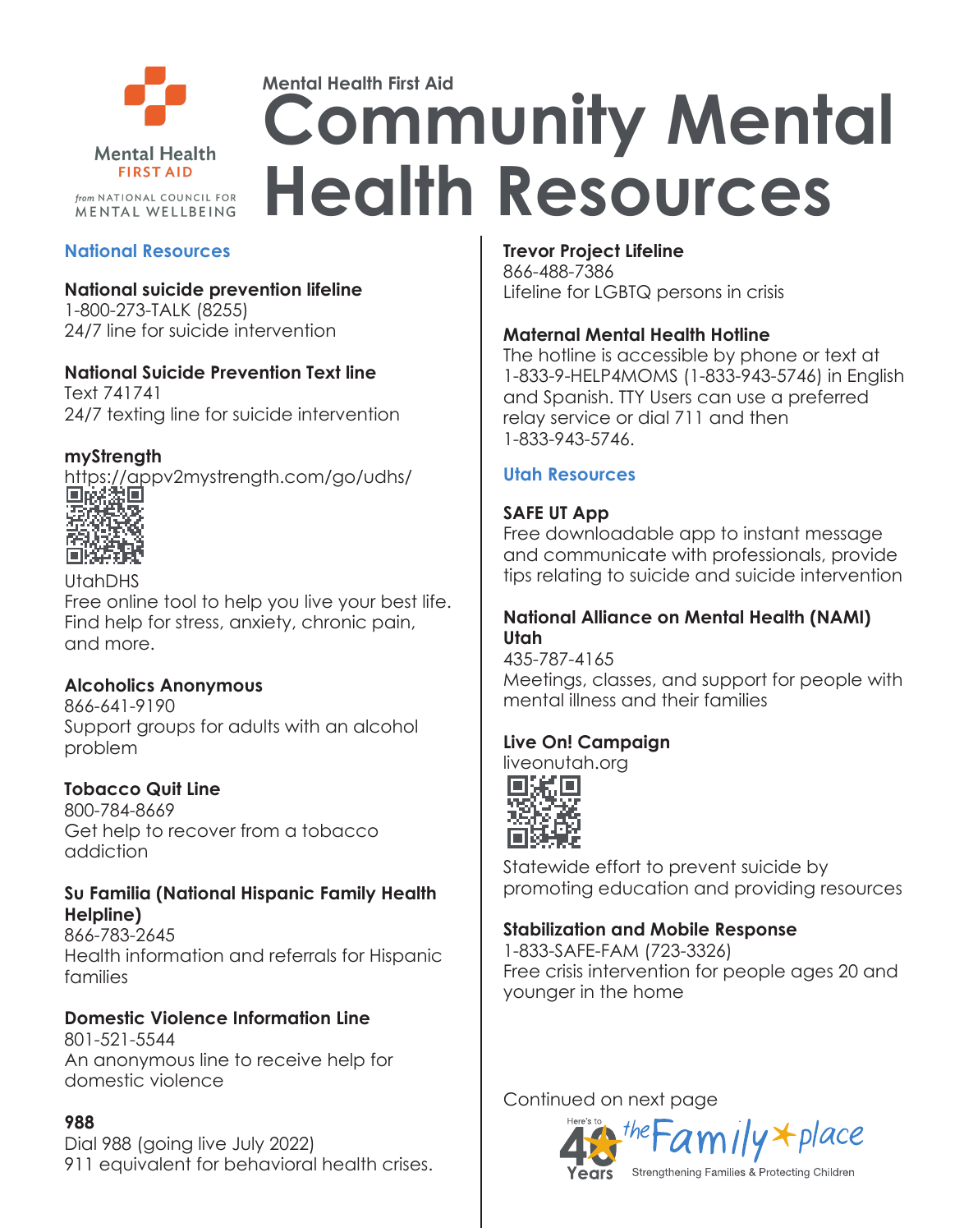#### **Utah Resources cont.**

#### **Caring Connections**

https://nursing.utah.edu/grief-support-groups<br>■####



Virtual support groups to help with grief and loss of a loved one.

#### **Warm Line**

833-SPEAKUT (773-2588) Talk to someone who has been there and understands; a certified peer support specialist.

# **Behavioral Health Services Navigation**

833-442-2211 Free for anyone who needs support; call 7 am-7 pm, 7 days a week to help find access to behavioral health resources

#### **Unite Us**

(385) 500-4903

Trained care coordinators to connect you to any needed resource (medical care, mental health services, food, utility, rent assistance, etc.)

#### **Heart t' Heart**

435-512-2108 www.heart-t-heart.org<br>□最言



Christian Support Group for addiction or codependency

#### **Intermountain Specialized Abuse Treatment Center**

801-866-8900 Abuse therapy for all ages, in individual and group settings.

#### **UNI Crisis Line**

801-587-3000 24/7 line for crisis intervention, emotional support, problem-solving. Spanish or other languages are available.

# **my3 App**

schools.utah.gov/prevention/suicide



Safety Planning App

#### **American Foundation for Suicide Prevention** https://afsp.org/chapter/utah



**Rape Recovery Center**

801-467-7273 24/7 crisis line for reporting sexual assault, receiving support, and other resources



# **Cache and Rich Counties**

#### **The Family Place**

435-752-8880 Multiple resources to support families including therapy, education, Kid's Place. Free Youth and Adult Mental Health First Aid trainings monthly.

#### **Bear River Mental Health**

435-752-0750 or brmh.com



Therapy services Community Directory for Cache County brhd.org/services/other

Continued on next page

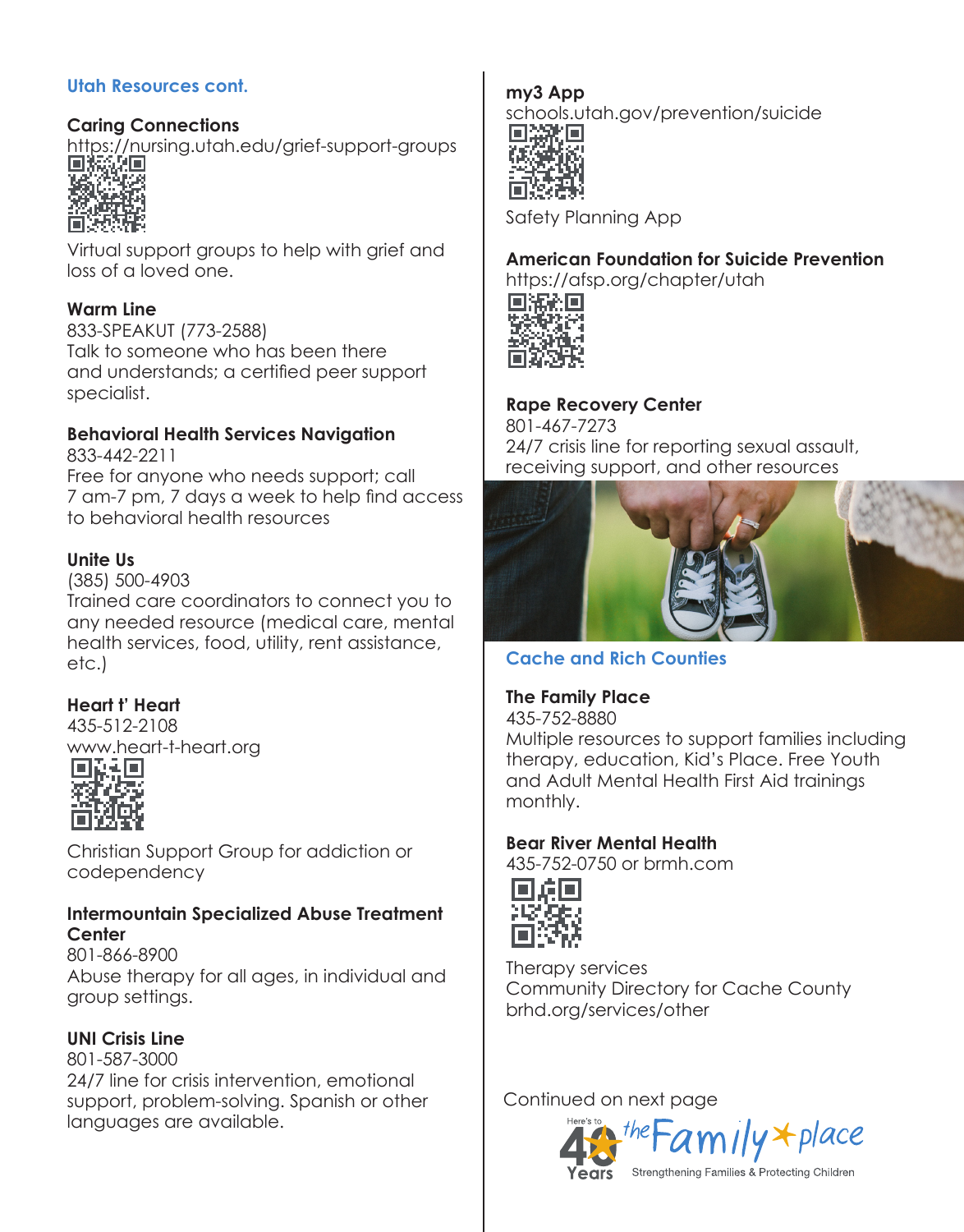# **Cache and Rich Counties cont.**

**CAPSA** 435-753-2500



24/7 support phone line, therapy, education, and shelter for domestic violence and sexual assault services

#### **Cache Valley Unified Support Program**

Miranda Fowler (435) 792-6605 or Takesha Durrant (435) 792-6545

Non-clinical caseworkers that help individuals navigate resources in the community to find help for mental health or substance use



**Cache/Rich Drug Task Force** 435-716-9000 Drug prevention, information, and training

# **Family Institute of Nothern Utah**

435-752-1976 finu.org



Counseling for children, child/parenting group classes

#### **Bear River Division of Substance Abuse** 435-792-6420 (after-hours crisis line: 435-881-

0358)

**Counseling, crisis line, group and individual programs, outpatient, educational programs for substance misuse**

# **Cache Valley Community Health Center** 435-755-6061

Medical, dental, and mental health services on a sliding fee scale, as low as \$15 per visit

**Logan River Academy** 435-755-8400 Adolescent residential treatment facility.

#### **Bear River Clubhouse**

435-753-9046 Mental health services for adults and children who are Medicaid eligible

#### **Family Life Center**

435-797-1501 Counseling for individuals and couples. Spanish services available

# **LDS Family Services**

435-752-5302 Counseling, addiction recovery, support for couples and single pregnant women

#### **New Discoveries Clubhouse**

435-213-3666 Offers social support services to people with mental illness

#### **Cache Valley Veterans Association**

435-213-9098, 24/7 Suicide Crisis Line: 435-938-2087 Help and support for local veterans

#### **Cache County Opioid Alternative Resource Directory**

https://bluetoad.com/ publication/?m=55179&l=1&p=&pn=



Comprehensive resource guide for mental health and substance use professionals in Box Elder, Cache, and Rich Counties

# **Cache Youth Resource Center**

435-755-2888 Drop-in center for LGBTQ youth ages 14-23 to receive educational services, counseling, food, clothing, etc.

Continued on next page